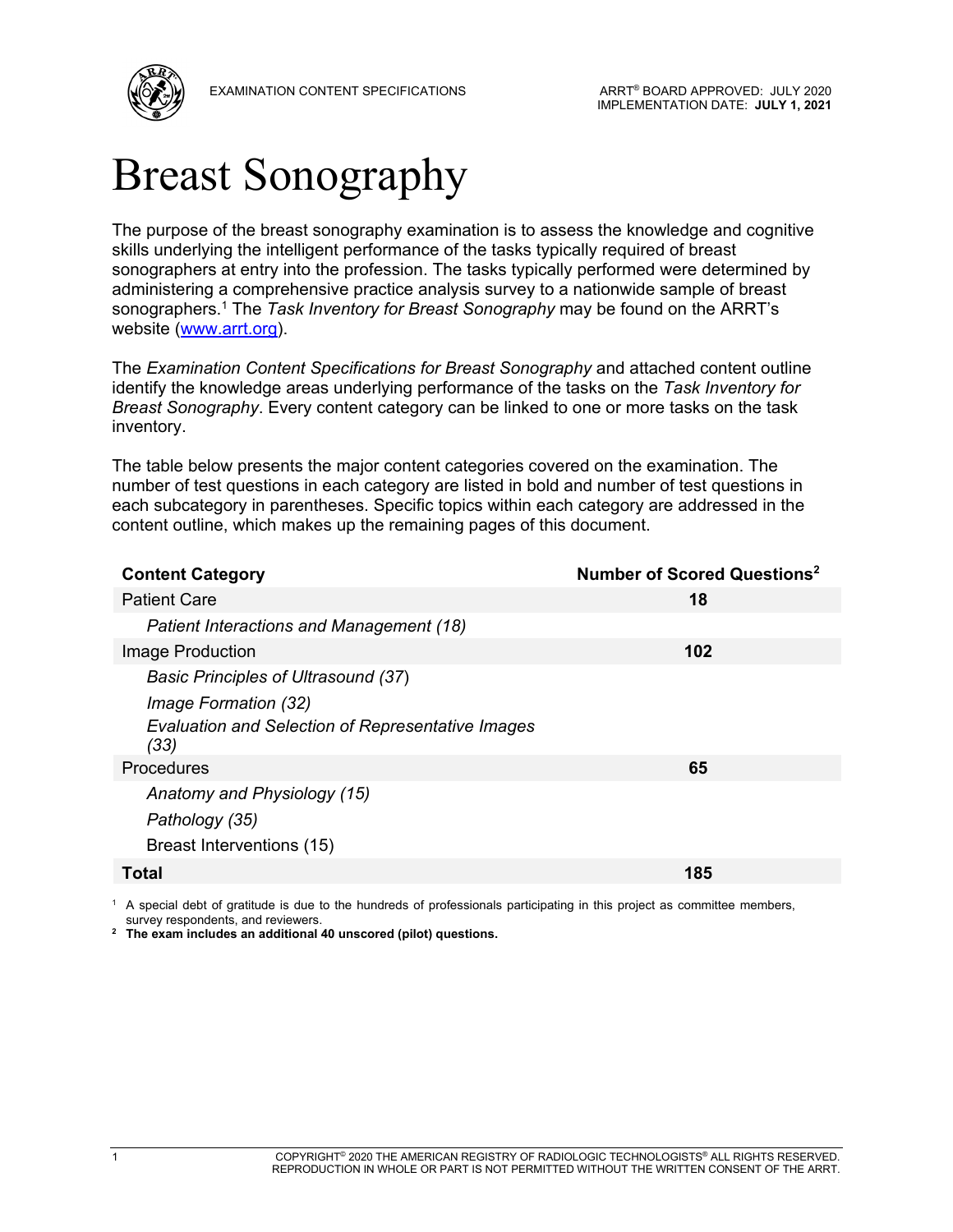

ARRT® BOARD APPROVED: JULY 2020 IMPLEMENTATION DATE: **JULY 1, 2021**

# **Patient Care**

## **1. Patient Interactions and Management**

- A. Patient Communication
	- 1. explanation of procedure
		- a. diagnostic ultrasound
		- b. screening ultrasound
	- 2. patient assessment
		- a. physical observations and symptoms (\*e.g., breast changes, palpation findings, scarring)
		- b. medical history and clinical indications
			- 1. previous surgery
			- 2. previous imaging
			- 3. family history
	- 3. review and respond to inquiries regarding benefits and limitations of breast imaging studies
		- a. breast sonography
		- b. automated whole breast ultrasound
		- c. mammography
		- d. breast MRI
		- e. nuclear medicine (e.g., BSGI, PET/CT)
		- f. CT
	- 4. patient positioning
	- 5. explanation of findings and follow-up recommendations (ACR guidelines) a. ACR BI-RADS®
		- b. tissue composition (breast density)
- B. Accreditation of Ultrasound Facilities and Personnel Certification Requirements
- C. Verification of Requested Examination
	- 1. determination of appropriate sequence of imaging studies
	- 2. correlation of imaging request to clinical indications for appropriateness
	- 3. correlation of other imaging with breast ultrasound
		- a. mammography
			- 1. quadrant (triangulation)
			- 2. depth
			- 3. size
			- 4. margin
		- b. breast MR
		- 1. quadrant
		- 2. depth
		- 3. size
		- 4. margin
		- c. CT
		- d. PET/CT
- D. Breast Cancer
	- 1. epidemiology
		- a. incidence
		- b. risk factors
	- 2. signs and symptoms
- E. Communication of Imaging to Supervising Physician (radiologist, surgeon)
	- 1. evaluation of echo patterns (e.g., anechoic, hypoechoic, hyperechoic, isoechoic)
	- 2. review of findings

\*e.g., The abbreviation "e.g.," is used to indicate that examples are listed in parenthesis, but that is not a complete list of all possibilities.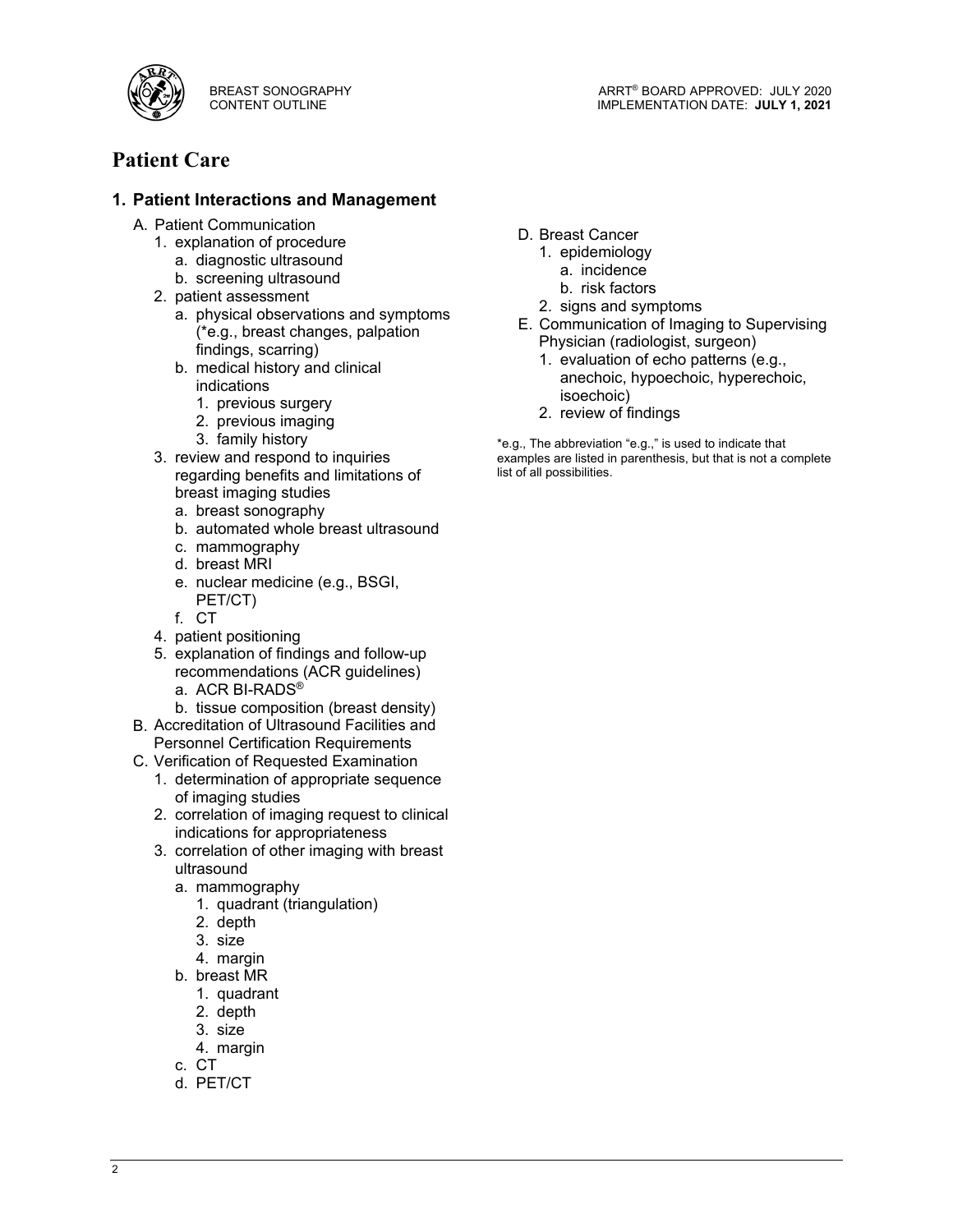

## **Image Production**

## **1. Basic Principles of Ultrasound**

- A. Generation of Signal
	- 1. console
	- 2. monitor
	- 3. transducers
		- a. piezoelectric effect
		- b. components
		- c. resonance frequency
		- d. beam characteristics (e.g., near zone/field, far zone)
		- e. focusing
		- f. types
- B. Ultrasound Wave Characteristics
	- 1. speed of sound (propagation speed)
	- 2. frequency
	- 3. reflection and refraction
	- 4. intensity of signal
	- 5. acoustic impedance
	- 6. attenuation coefficient
	- 7. pulsed
	- 8. Doppler
	- 9. specular reflectors
	- 10. amplitude
- C. Fundamentals
	- 1. relationship between speed of sound, frequency, and wavelength
	- 2. image resolution
		- a. axial
		- b. lateral
		- c. elevational
		- d. temporal
		- e. contrast (soft tissue)
	- 3. range equation
	- 4. dynamic range
	- 5. acoustic transmission media (e.g., gel)

### **2. Image Formation**

- A. Selection and Adjustment of Technical Factors
	- 1. power
	- 2. focal zone
	- 3. field of view (depth)
	- 4. time-gain compensation (TGC)
	- 5. overall gain
	- 6. dynamic range
	- 7. harmonic imaging
	- 8. spatial compounding
- B. Safety
	- 1. sonographer ergonomics<sup>1</sup>
		- a. equipment
		- b. work environment
		- c. sonographer body mechanics
	- 2. patient bioeffects
- C Image Orientation and Transducer Manipulation
	- 1. superior and inferior
	- 2. lateral and medial
	-
- D. Image Documentation (ACR Guidelines) 1. patient identification
	- 2. laterality
		-
	- 3. transducer orientation (e.g., radial or antiradial, transverse or longitudinal)
	- 4. clock position
	- 5. distance from the nipple
	- 6. lesion measurements
- E. Other Imaging Tools
	- 1. Doppler
		- a. color
		- b. power
	- 2. fremitus
	- 3. panoramic imaging
	- 4. stand-off pad
	- 5. cine loop

<sup>1</sup> Operator ergonomics is referenced in the "Industry Standards for the Prevention of Work Related Musculoskeletal Disorders in Sonography."

(Image Production continues on the following page.)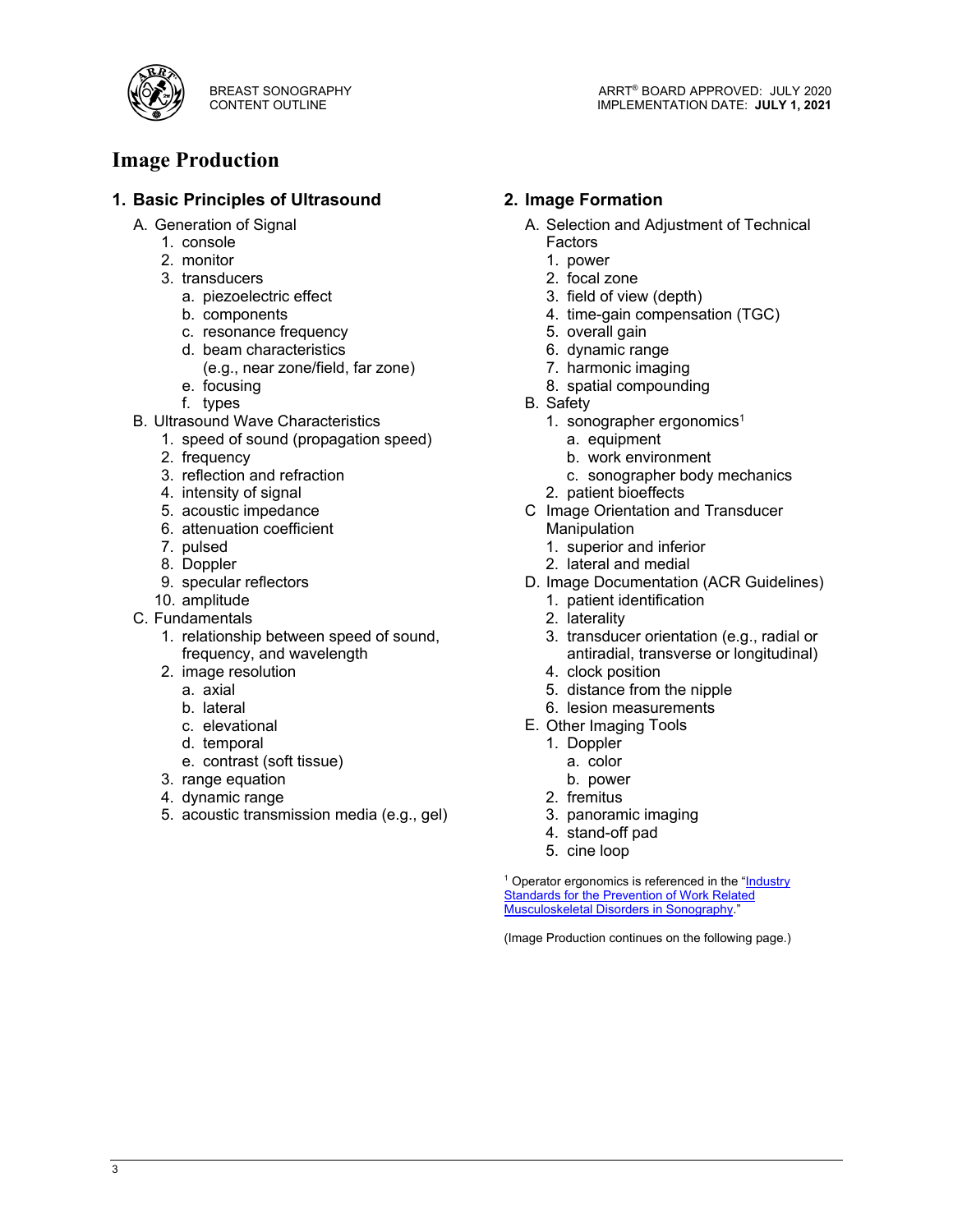

# **Image Production (continued)**

#### **3. Evaluation and Selection of Representative Images**

- A. Criteria for Diagnostic Quality
	- 1. demonstration of anatomic structure
	- 2. demonstration of pathologic conditions
	- 3. use of calipers
	- 4. improvement of suboptimal images

#### B. Artifact Recognition

- 1. posterior shadowing
- 2. edge shadowing
- 3. posterior enhancement
- 4. reverberation
- 5. color Doppler flash
- 6. speed propagation
- 7. ring-down
- C. Image Display and Storage
	- 1. post-processing
		- a. dynamic range
		- b. cine loop
		- c. gain
		- d. annotations and measurements
	- 2. PACS
- D. Evaluation of Sonographic Equipment and Accessories
	- 1. equipment quality control
		- a. sensitivity (e.g., contrast resolution, detection of lesion, dead zone)
		- b. vertical and horizontal distance accuracy
		- c. focal zone
		- d. resolution (e.g., lateral, axial)
		- e. TGC characteristics
		- f. overall gain
		- g. dynamic range
	- 2. recognition of equipment malfunctions
	- 3. clean, disinfect, and maintain equipment (e.g., transducers<sup>2</sup>, keyboard, monitor, filters)

<sup>2</sup> Transducer infection control is referenced in the "Guidelines for Infection Prevention and Control in Sonography: Reprocessing the Ultrasound Transducer."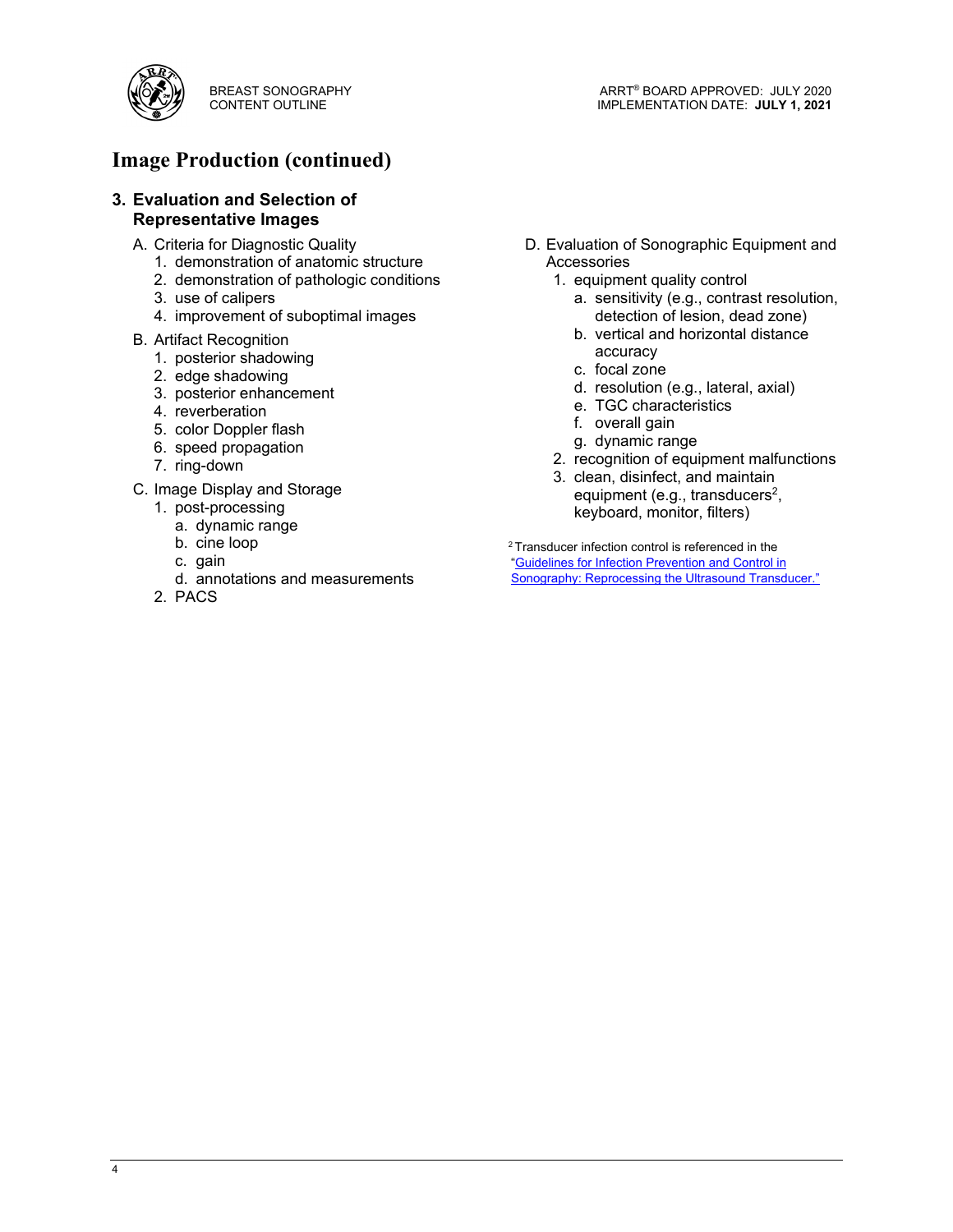

# **Procedures**

## **1. Anatomy and Physiology**

- A. Ducts
- B. Lobules
- C. Fibroglandular Tissue
- D Fat
- E. Skin
- F. Cooper Ligament
- G. Fascia
- H. Pectoralis Muscle
- I. Ribs
- J. Pregnancy Induced Changes
- K. Nipple
	- 1. areola
	- 2. Montgomery glands
- L. Vascular System
- M. Lymphatic System
	- 1. axilla
	- 2. regional lymph nodes

#### **2. Pathology**

- A. Benign Conditions and Sonographic Features (e.g., echogenicity, posterior acoustic features)
	- 1. cyst
	- 2. galactocele
	- 3. sebaceous cyst
	- 4. fibroadenoma
	- 5. papilloma
	- 6. lipoma
	- 7. hamartoma
	- 8. abscess and inflammation
	- 9. traumatic changes
	- 10. fat necrosis
	- 11. ductal ectasia
	- 12. edema
	- 13. diabetic mastopathy
	- 14. pseudoangiomatous stromal hyperplasia (PASH)
	- 15. phyllodes tumor
	- 16. gynecomastia
	- 17. lymph nodes
- B. High Risk Conditions and Sonographic Features (e.g., echogenicity, posterior acoustic features)
	- 1. lobular carcinoma in situ (LCIS)
	- 2. atypical ductal hyperplasia (ADH)
	- 3. atypical lobular hyperplasia (ALH)
	- 4. papilloma with atypia
	- 5. radial scar
- C. Malignant Conditions and Sonographic Features (e.g., echogenicity, posterior acoustic features)
	- 1. ductal carcinoma in situ (DCIS)
	- 2. invasive ductal carcinoma
		- a. medullary carcinoma
		- b. mucinous (colloid) carcinoma
		- c. papillary carcinoma
		- d. tubular carcinoma
	- 3. invasive lobular carcinoma
	- 4. inflammatory carcinoma
	- 5. Paget disease
	- 6. phyllodes
	- 7. lymphoma
	- 8. metastasis
	- 9. metastatic lymph nodes

#### **3. Breast Interventions**

- A. Surgical Procedures\*
	- 1. lumpectomy
	- 2. axillary dissection
	- 3. mastectomy
	- 4. augmentation
	- 5. reduction
	- 6. reconstruction
- B. Postoperative Breast Changes
	- 1. hematoma
	- 2. seroma
	- 3. surgical scarring
- C. Therapeutic Treatment Changes\*
	- 1. chemotherapy
	- 2. hormonal therapy (e.g., antiestrogen therapy)
	- 3. post-radiation changes
- **\***The breast sonographer is expected to have basic knowledge of these procedures and treatment changes.

(Procedures continues on the following page.)